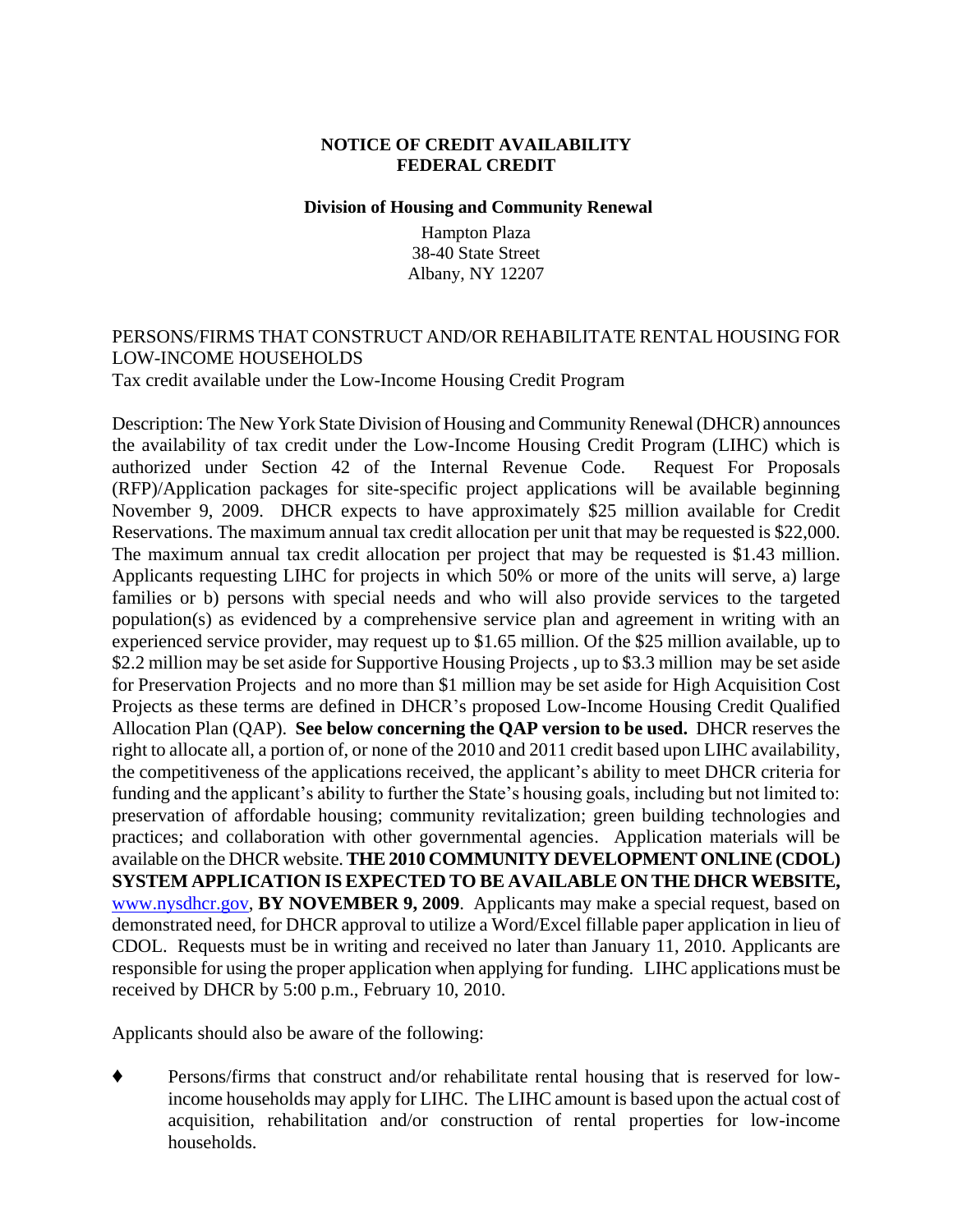- Applications will be evaluated in accordance with the threshold and selection criteria contained in DHCR's **proposed** QAP.
- **It is anticipated that DHCR will be administering LIHC in accordance with the proposed QAP published in the State Register on September 16, 2009. DHCR will be accepting comments on the proposed QAP and a public hearing has been scheduled for November 2, 2009. Further information about the proposed QAP and the public hearing is available on DHCR's website or at the DHCR Regional Offices noted below. It is anticipated the process for amending the QAP will be completed prior to the deadline for the submission of applications.**
- Applications submitted in response to the NYS Housing Trust Fund Corporation Notice of Funding Availability issued concurrently with this Notice of Credit Availability (NOCA) which include a request for Credit will be reviewed by DHCR under this NOCA.
- An application fee of \$2,000 is due at time of application. Not-for-profit applicants (or their wholly-owned subsidiaries) which will be the sole general partner of the partnership/project owner or the sole managing member of the limited liability company/project owner may request a deferral of payment until credit allocation.
- Notices of award for applications submitted under this NOCA are expected to be mailed during the month of June 2010.

# **APPLICATION WORKSHOPS:**

**PROJECT** application workshops will be conducted at the following times and locations:

# **Capital District**

Tuesday, November 10<sup>th</sup> at 10:00 AM Hampton Plaza Ballroom 38-40 State Street Albany, NY

# **New York City**

Thursday, November  $12^{th}$  at 10:30 AM Adam Clayton Powell, Jr. Office Building The Art Gallery 163 West 125<sup>th</sup> Street New York, NY

# **Buffalo**

Wednesday, November 18<sup>th</sup> at 10:00 AM Holiday Inn – Airport 4600 Genesee Street Cheektowaga, New York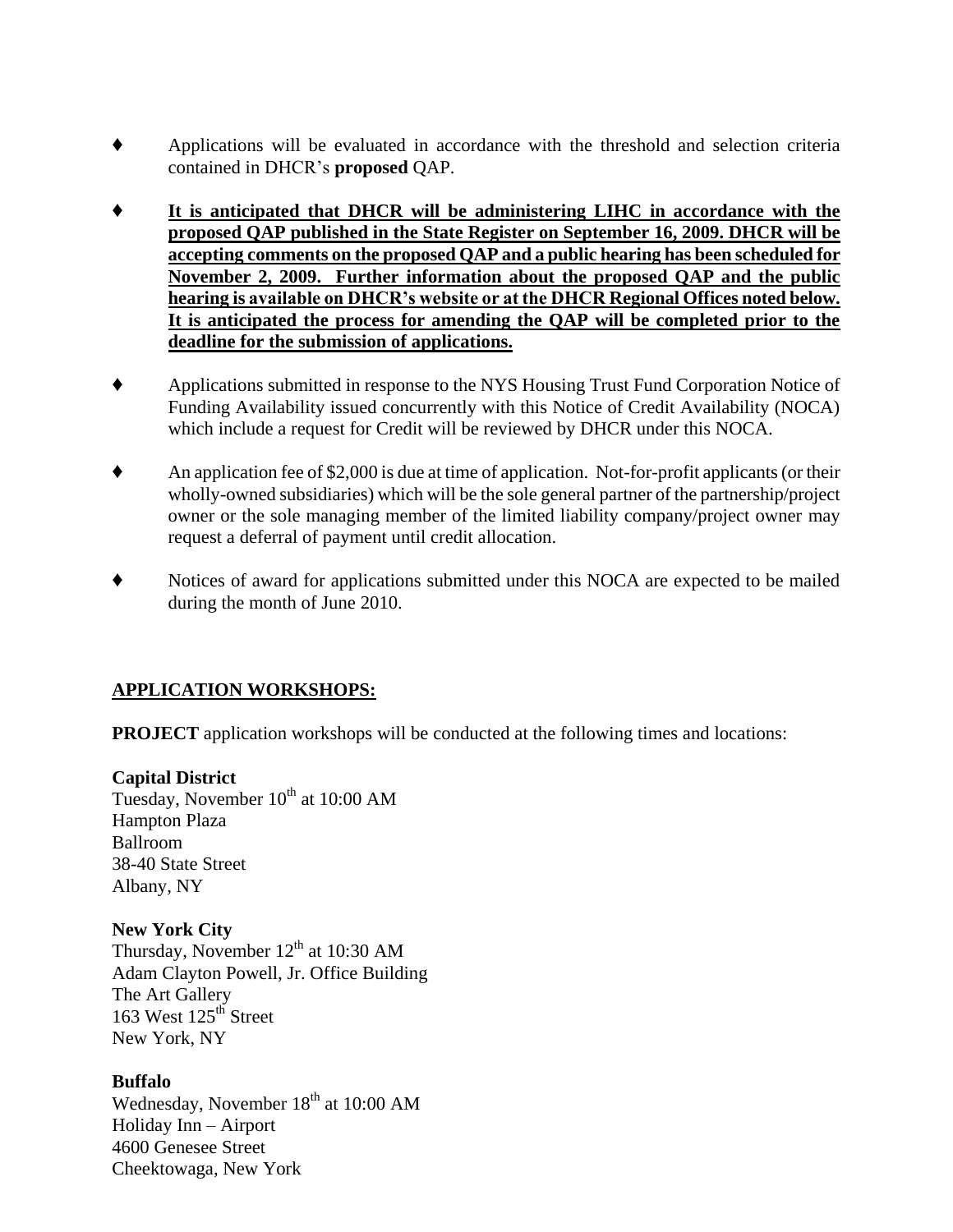#### **Syracuse**

Thursday, November  $19<sup>th</sup>$  at 10:15 AM Onondaga County Public Library The Curtain Auditorium 447 S. Salina Street Syracuse, NY

#### Workshop Agenda

Application materials will also be available on the DHCR web site (www.nysdhcr.gov) beginning on November 9, 2009.

The workshops will include a discussion of project application requirements and the Unified Funding process. A workshop agenda will be posted on the New York State Division of Housing and Community Renewal web site (see above) by November 4, 2009. Interested parties should refer to the web site to familiarize themselves with the agenda items.

For additional information, please contact one of the DHCR Regional Offices shown below or visit our website.

Capital District Regional Office

Counties Served: Albany, Clinton, Columbia, Delaware, Dutchess, Essex, Fulton, Greene, Hamilton, Montgomery, Orange, Otsego, Putnam, Rensselaer, Saratoga, Schenectady, Schoharie, Sullivan, Ulster, Warren and Washington.

> NYS Division of Housing and Community Renewal Lynn Kopka, Regional Director Hampton Plaza, 2nd Floor 38-40 State Street Albany, New York 12207 (518) 486-5012

#### Buffalo Regional Office

Counties Served: Allegany, Cattaraugus, Chautauqua, Chemung, Erie, Genesee, Livingston, Monroe, Niagara, Ontario, Orleans, Schuyler, Seneca, Steuben, Wayne, Wyoming and Yates.

> NYS Division of Housing and Community Renewal Thomas H. Van Nortwick, Regional Director 535 Washington Avenue, Suite 105 Buffalo, New York 14203 (716) 847-7955

#### Syracuse Regional Office

Counties Served: Broome, Cayuga, Chenango, Cortland, Franklin, Herkimer, Jefferson, Lewis, Madison, Oneida, Onondaga, Oswego, St. Lawrence, Tioga and Tompkins.